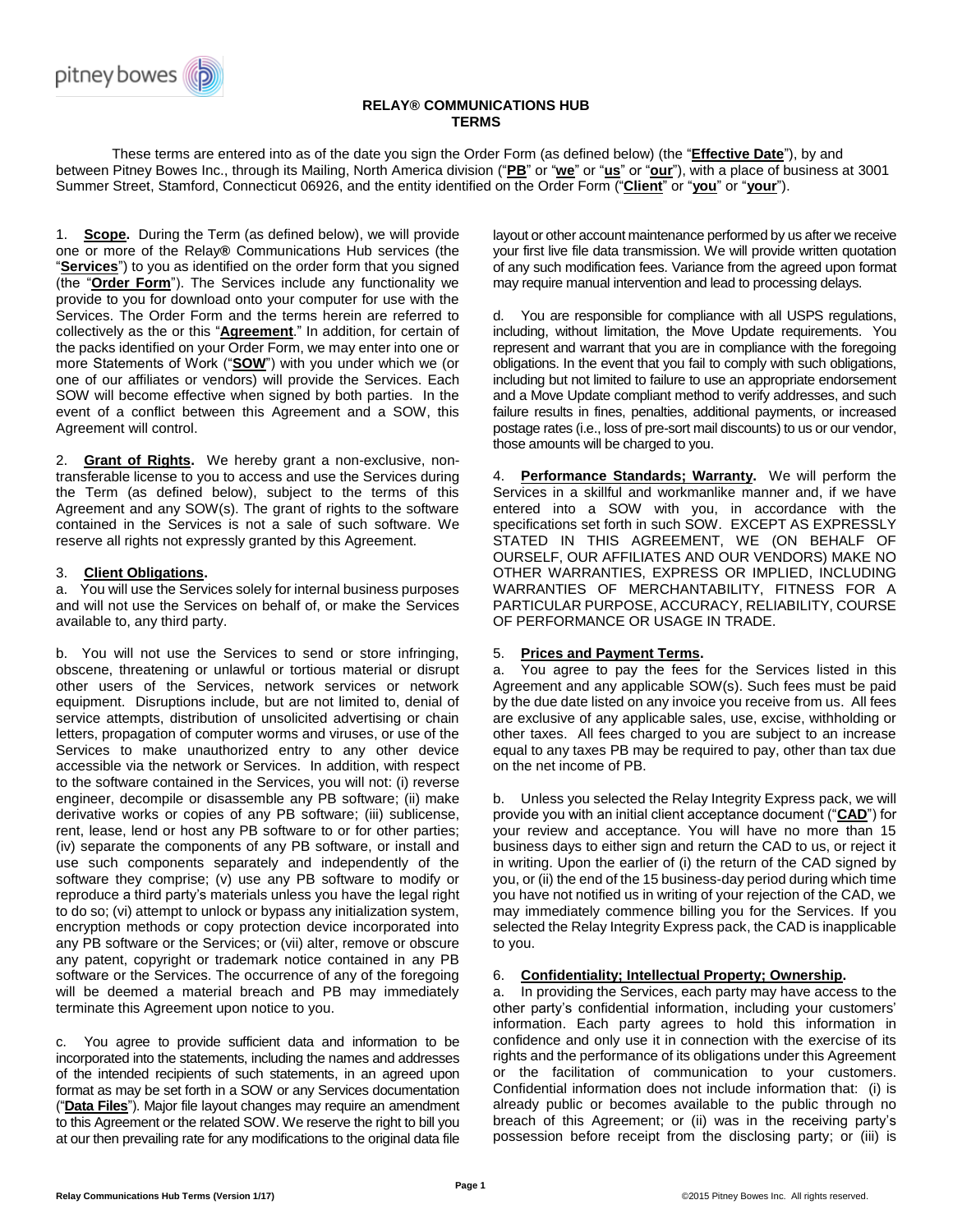

lawfully received independently from a third party who is not bound by a confidentiality obligation; or (iv) is independently developed by or on behalf of the receiving party without use of any of the disclosing party's confidential information. Each party will also keep confidential the terms and conditions of this Agreement and any SOW(s).

b. You grant to us (and our affiliates and vendors, if applicable) the right to use the data you provide to us as necessary to provide the Services. All rights in and to any intellectual property used or disclosed by us (or our affiliates or vendors, as applicable) to you, whether developed prior to, during or after the date of this Agreement, are and will remain the sole and exclusive property of us, our affiliates or vendors and our and their licensors, as applicable. You agree to maintain the confidentiality of this information and not use this information for any purpose not directly related to the provision of Services hereunder.

c. The Services contain proprietary and copyrighted property of PB and/or its third party suppliers, who reserve all rights not expressly granted to you herein. You hereby assign to PB all right, title, and interest (including all rights in copyright and resulting patents) in any data, feedback, suggestions, and written materials provided to PB related to your use of the Services. At PB's request, you will sign any documentation necessary to further effect PB's rights hereto.

### 7. **INDEMNIFICATION.**

a. PB will indemnify, defend and hold Client, its officers, directors and employees harmless from and against all losses, damages, and reasonable costs and expenses to the extent they arise out of a claim by a third party that the Services, when used in accordance with the terms of this Agreement and the SOW(s), infringe or misappropriate any copyright, trademark, trade secret or patent registered or valid within the country the Services are authorized to be accessed. PB will have control of the defense and will defend, at its own expense, any claim or litigation to which this indemnity relates, including the right to settle any such claim. Client must notify PB promptly of any such claim and will provide reasonable cooperation to PB, upon PB's request and at PB's cost, to defend such claim. PB will not agree to any settlement which requires acknowledgment of fault or an incurred liability on the part of an indemnified party not otherwise covered by this indemnification or which would otherwise damage or bring disrepute to the indemnified party or Client without, in any such case, the prior consent of Client and the indemnified party. Client may elect to participate in the defense of any claim with counsel of its choosing at its own expense.

b. If the Services are subject to a claim of infringement or misappropriation, or if PB reasonably believes that the Services may be subject to such a claim, PB reserves the right to: (i) offer non-infringing replacement Services, at no cost to Client, which replacement will be functionally equivalent to such Services; (ii) procure, at no cost to Client, the right to continue to use such Services; or (iii) direct Client to terminate use of such Services, at which time PB may terminate the SOW relating thereto. If PB directs Client to terminate use of such Services, Client's remedies, in addition to the indemnification set out herein, will be limited to a refund of any prepaid but unused fees for the Services.

c. Client will be responsible for ensuring that it has the appropriate rights to (including the right to provide to us) all data, files, materials or other information that Client provides to us in connection with our provision of the Services, and Client agrees to indemnify, defend and hold PB, its officers, directors and employees harmless from and against all claims, costs, expenses, losses and liabilities resulting from a violation of the foregoing, including a third party claim that data, files, materials or other information provided by Client to PB infringe or misappropriate any copyright, trademark, trade secret or patent registered or valid within the country the Services are authorized to be accessed. Client will also indemnify, defend and hold PB, its officers, directors and employees harmless from and against all losses, damages and reasonable costs and expenses to the extent they arise out of a claim by a third party resulting from: (i) Client's use of the Services in a manner not permitted under this Agreement or the SOW(s); (ii) Client's failure to obtain the proper consents from its customers in connection with the use of the Relay Email Delivery Service (to the extent the Client has selected this pack per the Order Form); (iii) a violation of any law, rule or regulation regarding the protection of personal data or the use or access to the Services; or (iv) acts of gross negligence or willful misconduct by Client or any of its officers, directors or employees. Client will have control of the defense and will defend at its own expense, any claim or litigation to which this indemnity relates including the right to settle any such claim. PB must notify Client promptly of any such claim and will provide reasonable cooperation to Client, upon Client's request and at Client's cost, to defend such claim. Client will not agree to any settlement which requires acknowledgment of fault or an incurred liability on the part of an indemnified party not otherwise covered by this indemnification or which would otherwise damage or bring disrepute to the indemnified party or PB without, in any such case, the prior consent of PB and the indemnified party. PB may elect to participate in the defense of any claim with counsel of its choosing at its own expense.

8. **LIMITS ON LIABILITY.** OUR TOTAL LIABILITY (INCLUDING ANY LIABILITY OF OUR AFFILIATES OR VENDORS) IS LIMITED TO THE FEES (EXCLUDING POSTAGE OR MATERIALS COSTS) PAID BY YOU TO US (FOR THE APPLICABLE SERVICES INVOLVED) IN THE TWELVE (12) MONTHS BEFORE THE EVENT THAT GIVES RISE TO THE CLAIM. NEITHER PB NOR ITS AFFILIATES OR VENDORS WILL BE LIABLE FOR ANY INDIRECT, INCIDENTAL, CONSEQUENTIAL OR PUNITIVE DAMAGES OF ANY NATURE WHATSOEVER, INCLUDING COMMERCIAL LOSS, OR LOST PROFITS, DATA OR GOODWILL, FOR ANY MATTER RELATING TO THIS AGREEMENT OR THE SOW(S).

## 9. **Term; Termination.**

a. This Agreement will become effective as of the Effective Date and will continue for the number of months set forth on the Order Form (the "**Initial Term**"), after which time this Agreement will automatically renew for successive one-year periods, unless terminated by either party upon forty-five (45) days' advance written notice to the other party, or otherwise terminated as permitted herein (such Initial Term and successive term(s) combined shall be referred to as the "**Term**"). If the CAD is applicable to you and has not been completed and signed by you within one hundred twenty (120) days of the Effective Date, PB may also terminate this Agreement effective immediately.

b. Each SOW will be effective on the effective date set forth in the SOW and will remain in effect for the Term. Either party may terminate a SOW (i) if the other party breaches any material provision of this Agreement or the applicable SOW(s), and, in either case, does not cure such breach within thirty (30) days after